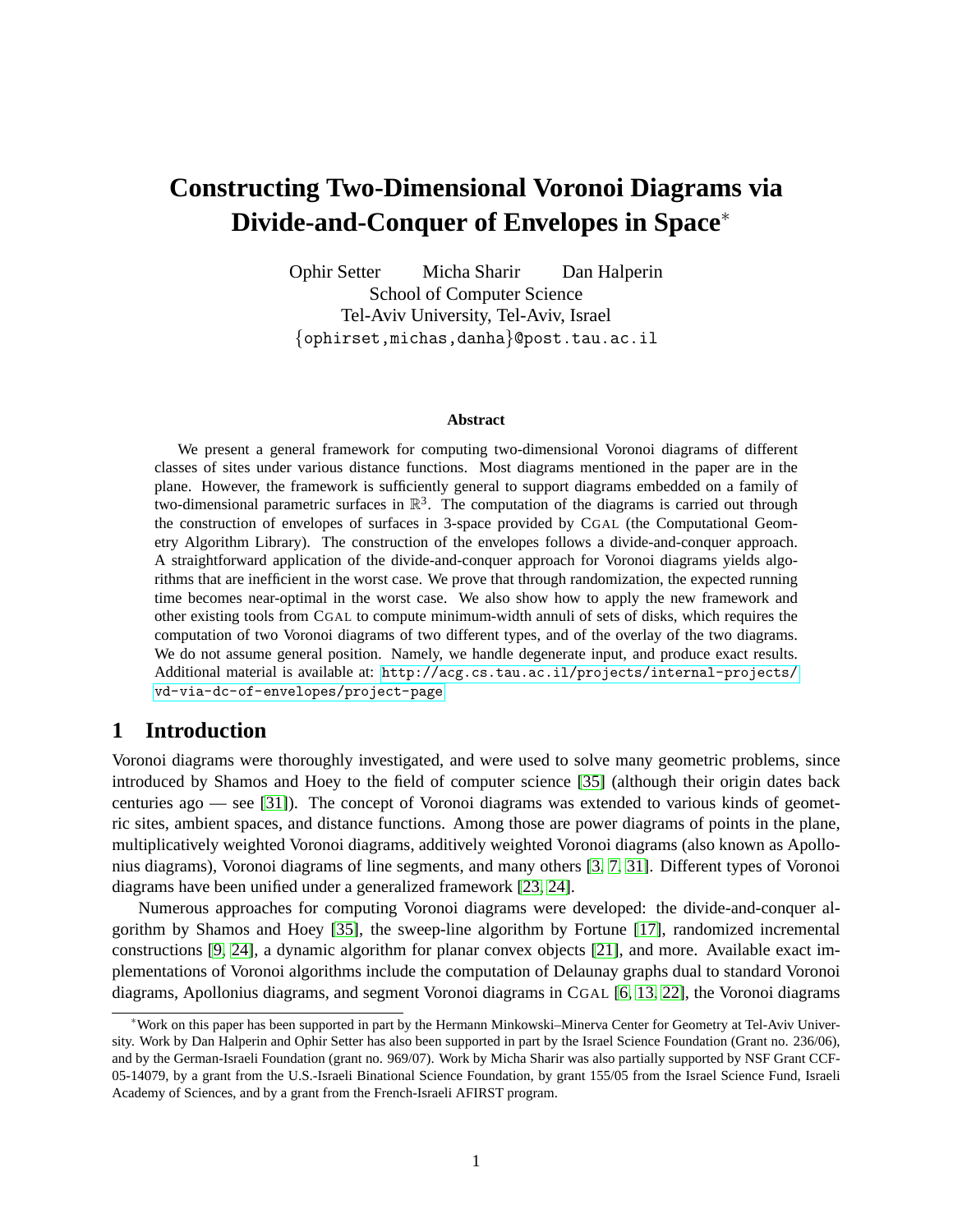| <b>Name</b>               | <b>Sites</b>                                                                 | <b>Distance function</b>                | <b>Class of bisectors</b>  |
|---------------------------|------------------------------------------------------------------------------|-----------------------------------------|----------------------------|
| Standard Voronoi diagram  | points $p_i$                                                                 | $  x-p_i  $                             | lines                      |
| Power diagram             | circles (with center $p_i$ and ra- $\left  \sqrt{(x-p_i)^2 - r_i^2} \right $ |                                         |                            |
|                           | dius $r_i$ )                                                                 |                                         |                            |
| Apollonius diagram        | circles (with center $p_i$ and ra- $  x-p_i   - r_i$                         |                                         | hyperbolic arcs            |
|                           | $dius r_i$                                                                   |                                         |                            |
| Möbius diagram            | points $p_i$ with scalars $\lambda_i, \mu_i$                                 | $\left \lambda_i(x-p_i)^2-\mu_i\right $ | circles and lines          |
| Anisotropic diagram       | points $p_i$ , with positive definite $ (x-p_i)^t M_i(x-p_i) - \pi_i $       |                                         | conic arcs                 |
|                           | matrices $M_i$ , and scalars $\pi_i$                                         |                                         |                            |
| Voronoi diagram of linear | interior-disjoint points,<br>$seg-$                                          | Euclidean distance                      | piecewise algebraic curves |
| objects                   | ments, rays, and lines                                                       |                                         | composed of line segments  |
|                           |                                                                              |                                         | and parabolic arcs         |
| Spherical Voronoi diagram | points on a sphere                                                           | geodesic distance                       | arcs of great circles      |
| Spherical power diagram   | circles on a sphere                                                          | "spherical" power distance <sup>1</sup> | (geodesic arcs)            |

<span id="page-1-0"></span>**Table 1: Some of the types of Voronoi diagrams currently supported by our implementation, and their bisector classes.**

of ellipses in CGAL [\[14\]](#page-9-6), the construction of segment Voronoi diagrams in LEDA [\[8\]](#page-9-7), and the implementation of the randomized algorithm for constructing abstract Voronoi diagrams in LEDA [\[34\]](#page-10-6). Approximated alternatives include the VRONI code for computing Voronoi diagrams of points, segments, and arcs in 2D [\[19\]](#page-10-7), the use of the GPU (Graphics Processing Unit) to discretely compute Voronoi diagrams [\[20,](#page-10-8) [28\]](#page-10-9), and others. Typically, the time complexity of constructing a Voronoi diagram that has linear complexity, using the above algorithms, is nearly linear.

Edelsbrunner and Seidel [\[11\]](#page-9-8) established the connection between Voronoi diagrams in  $\mathbb{R}^d$  and lower envelopes of the corresponding distance functions to the sites in  $\mathbb{R}^{d+1}$  (see also Section [2\)](#page-2-0), yielding a very general approach for computing Voronoi diagrams.

The Computational Geometry Algorithms Library (CGAL)<sup>2</sup> contains a robust and efficient implementation of a divide-and-conquer algorithm for constructing envelopes of surfaces in three dimensions [\[25\]](#page-10-10). The theoretical worst-case time complexity of constructing the envelope of *n* "well-behaved" surfaces in three dimensions using the algorithm is<sup>3</sup>  $O(n^{2+\epsilon})$  [\[2\]](#page-9-9) (this is also an upper bound, almost tight in the worst case, on the combinatorial complexity of the envelope). As observed below, this near-quadratic running time can arise also in the case of envelopes that represent Voronoi diagrams of linear complexity. This fact poses an obstacle when attempting to utilize this algorithm for computing Voronoi diagrams that have linear complexity, as we aim for algorithms that run in near-linear time. We use randomization in the divide step to establish the theoretical aspect of our work and eliminate the above complexity obstacle, yielding an asymptotically efficient algorithm; see Section [3.](#page-4-0)

We present a general framework for computing various two-dimensional Voronoi diagrams, exploiting the efficient, robust, and general-purpose code of CGAL. Section [4](#page-5-0) explains at a high level how to produce new types of Voronoi diagrams, and shows various examples of instantiations of our framework for computing numerous types of Voronoi diagrams together with other experimental results. More technical details on the software interface are provided in Appendix [B.](#page-13-0) The framework is sufficiently general to support diagrams embedded on certain two-dimensional orientable parametric surfaces in  $\mathbb{R}^3$ , as the diagrams are

<sup>&</sup>lt;sup>1</sup>Given a spherical point *P* and a spherical circle  $C(Q,r)$ , the spherical power "proximity" between *P* and *C* is defined to be  $\frac{\cos d(P,Q)}{\cos r}$  where  $d(P,Q)$  is the geodesic distance between *P* and *Q* [\[37\]](#page-11-0).

 $\frac{\cos r}{2}$  where  $u(r, Q)$  is the  $\frac{2}{r}$ http://www.cgal.org

<sup>&</sup>lt;sup>3</sup>A bound of the form  $O(f(n) \cdot n^{\epsilon})$  means that the actual upper bound is  $C_{\epsilon} f(n) \cdot n^{\epsilon}$ , for any  $\epsilon > 0$ , where  $C_{\epsilon}$  is a constant that depends on  $\varepsilon$ , and generally approaches to infinity as  $\varepsilon$  goes to 0.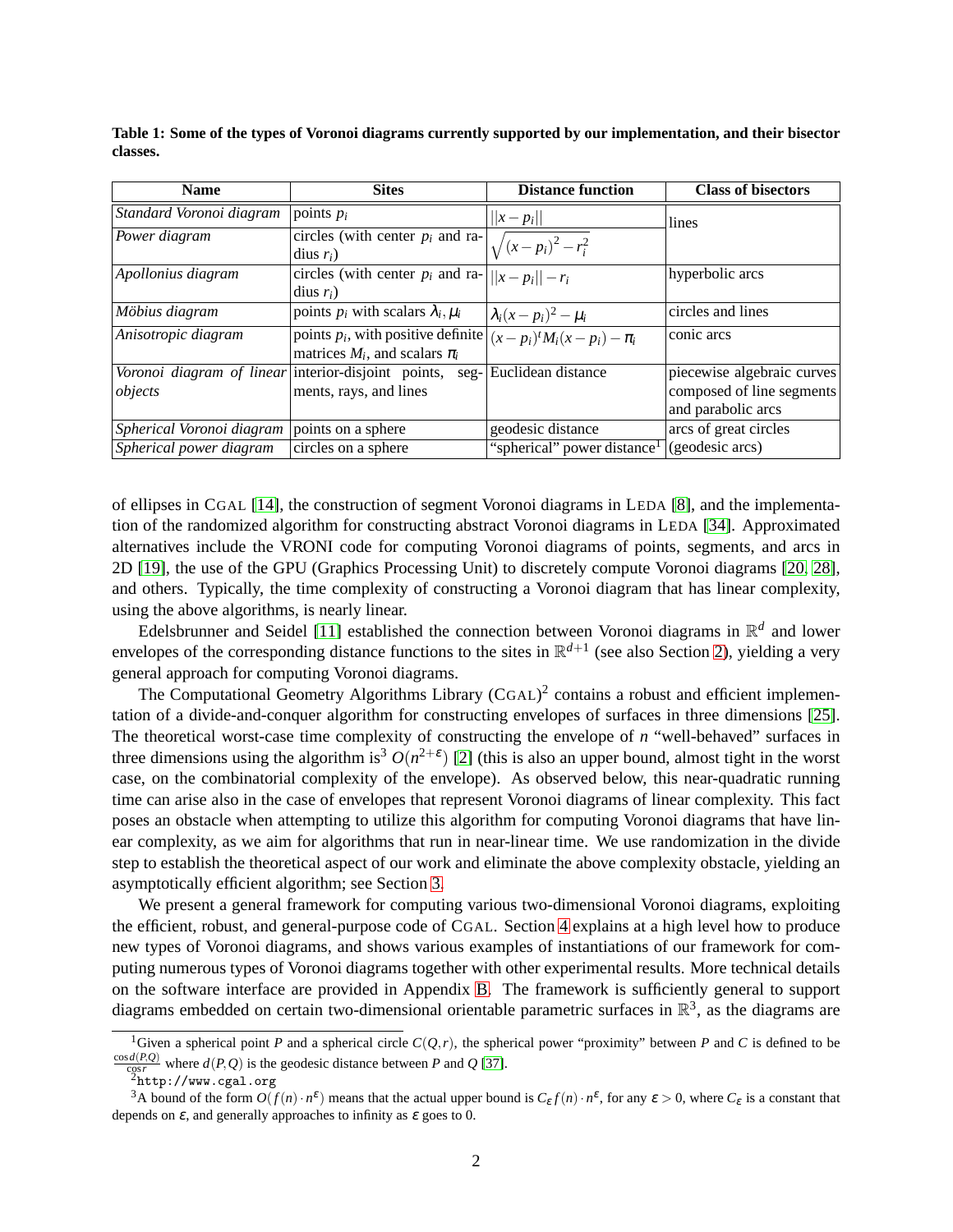<span id="page-2-1"></span>

<span id="page-2-5"></span><span id="page-2-3"></span><span id="page-2-2"></span>**Figure 1: Various planar Voronoi diagrams computed with our software. [\(a\)](#page-2-1) A standard Voronoi diagram (point sites with** *L*<sup>2</sup> **metric). [\(b\)](#page-2-2) An additively weighted Voronoi (Apollonius) diagram with disk centers as sites and disk radii as weights. [\(c\)](#page-2-3) A Mobius diagram with disk centers as sites. The distance from e ¨ very point on the boundary of a disk to its corresponding site is zero. [\(d\)](#page-2-4) A Voronoi diagram of segments. The sites in [\(b\),](#page-2-2) [\(c\),](#page-2-3) and [\(d\)](#page-2-4) are illustrated with dashed curves. The figures in this paper are best viewed in color.**

represented as arrangements of CGAL [\[5\]](#page-9-10). Section [5](#page-6-0) generalizes an algorithm for computing a minimum-width annulus of a set of points in the plane [\[10\]](#page-9-11) to a set of disks in the plane, and shows how the framework is applied for solving this problem.

The major strength of our approach is its completeness, robustness, and generality, that is, the ability to handle degenerate input, the agility to produce exact results, and the capability to construct diverse types of Voronoi diagrams. The code is designed to successfully handle degenerate input, while exploiting the synergy between generic programming and exact geometric computing, and the divide-and-conquer framework to construct Voronoi diagrams. Theoretically, the randomized divide-and-conquer envelope approach for computing Voronoi diagrams is efficient and it is asymptotically comparable to other (near-)optimal methods. However, the method uses constructions of bisectors and Voronoi vertices as elementary building blocks, and they must be exact, which makes the concrete running time of our exact implementation inferior to those of existing implementations of various dedicated (specific diagram type) implementations.

Our software practically supports any kind of Voronoi diagrams, provided that the user supplies a set of basic procedures for manipulating a small number of sites and their bisectors. The implementation of these procedures is an art in itself. However, recent tools to manipulate arbitrary algebraic plane curves [\[12\]](#page-9-12) cover a wide range of bisector types, which enables the construction of different types of Voronoi diagrams. Table [1](#page-1-0) lists some of the types of diagrams that are currently supported by our

<span id="page-2-4"></span>

<span id="page-2-7"></span>**Figure 2: Voronoi diagrams on the sphere.**

implementation. The figure above shows two types of Voronoi diagrams on the sphere computed with our software. Its left part shows a spherical Voronoi diagram of 14 points, and its right part shows a spherical power diagram of 10 circles. Both diagrams are composed of geodesic arcs. Figure [1](#page-2-5) illustrates several types of planar Voronoi diagrams computed by our software.

# <span id="page-2-6"></span><span id="page-2-0"></span>**2 Preliminaries**

#### **2.1 A Divide-and-Conquer Algorithm for Constructing Voronoi Diagrams**

**Definition 1** (Lower envelope). Given a set of bivariate functions  $F = \{f_1, \ldots, f_n\}$ ,  $f_i : \mathbb{R}^2 \to \mathbb{R}$ , their *lower envelope*  $\Psi(x, y)$  is defined to be their pointwise minimum:  $\Psi(x, y) = \min_{1 \le i \le n} f_i(x, y)$ .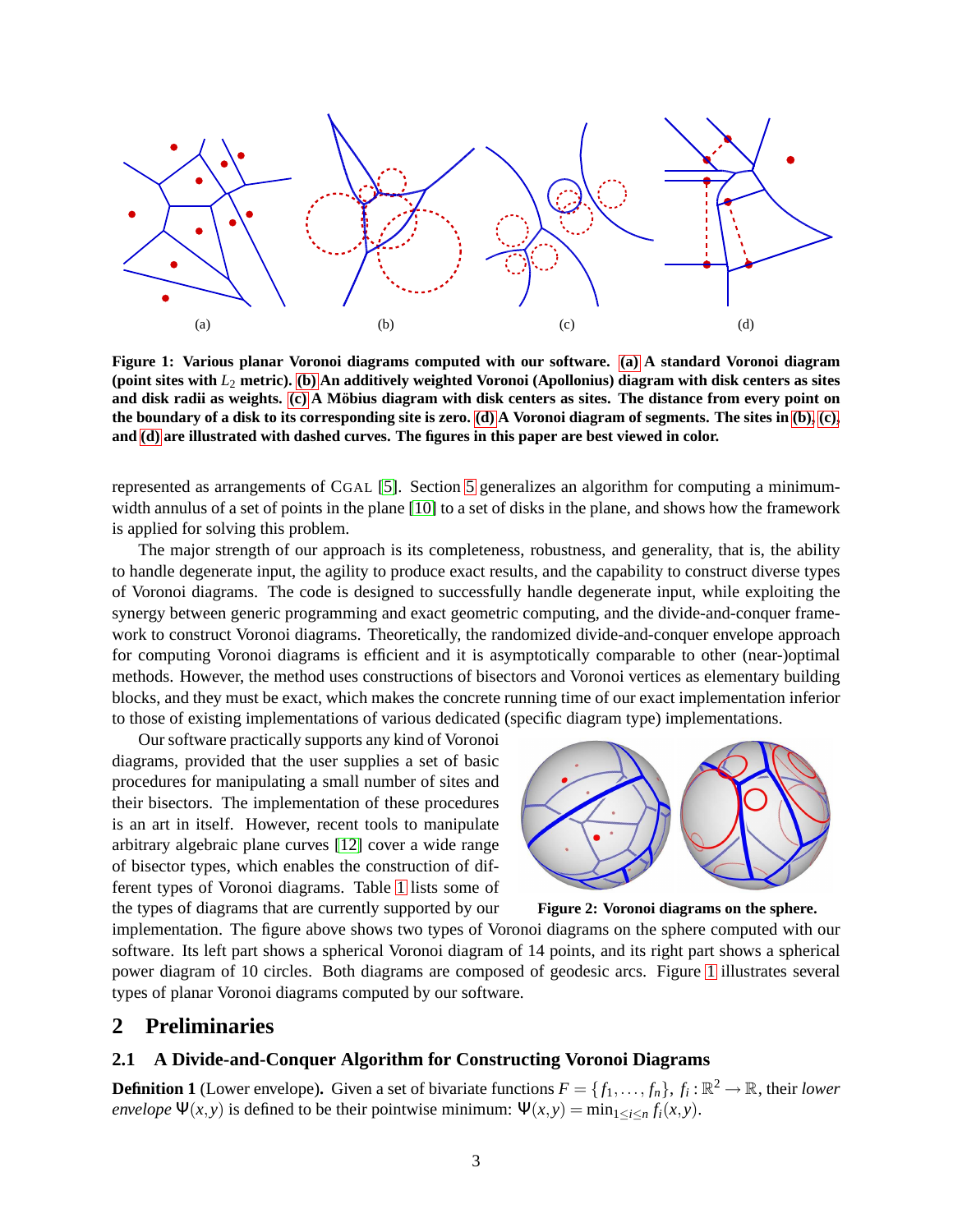The *minimization diagram* of *S* is the subdivision of the *xy*-plane into maximal relatively-open connected cells, such that the function (or the set of functions) that attains the lower envelope over a specific cell of the subdivision is the same.

**Definition 2** (Voronoi diagram). Let  $O = \{o_1, \ldots, o_n\}$  be a set of *n* objects in the plane (also called *Voronoi sites*). The *Voronoi diagram*  $\text{Vor}_{\rho}(O)$  of *O* with respect to a given distance function  $\rho$ , is a partition of the plane into maximally connected cells, where each cell consists of points that are closer to one particular site (or a set of sites) than to any other site.

In certain cases, the distance to a site may depend on various parameters associated with the site; see, for example, the cases of Möbius diagrams or anisotropic diagrams in Table [1.](#page-1-0) The *bisector B*( $o_i, o_j$ ) of two Voronoi sites  $o_i$ ,  $o_j \in O$  is the locus of all points that have an equal distance to both sites, that is

$$
B(o_i, o_j) = \{x \in \mathbb{R}^2 \mid \rho(x, o_i) = \rho(x, o_j)\}.
$$

From the above definitions it is clear that if we define  $f_i : \mathbb{R}^2 \to \mathbb{R}$  to be  $f_i(x) = \rho(x, o_i)$ , for each  $i = 1, \ldots, n$ , then the minimization diagram of  $\{f_1, \ldots, f_n\}$  is exactly the Voronoi diagram of *O*.

Computing envelopes of functions in  $\mathbb{R}^3$  can be done with a divide-and-conquer algorithm [\[2\]](#page-9-9). The algorithm is adapted to Voronoi diagrams computation as follows: let *S* be a collection of *n* sites in the plane and let  $\rho$  be some distance function. We partition *S* into two disjoint subsets  $S_1$  and  $S_2$  of (roughly) equal size, construct their respective Voronoi diagrams  $\text{Vor}_{\rho}(S_1)$  and  $\text{Vor}_{\rho}(S_2)$ , recursively, and then merge the two diagrams to obtain  $\text{Vor}_{\rho}(S)$ .

The merging step starts with overlaying  $\text{Vor}_{\rho}(S_1)$  and  $\text{Vor}_{\rho}(S_2)$ . For each face f of the overlay, all its points have a fixed pair of nearest neighbors  $s_1$  and  $s_2$  from  $S_1$  and  $S_2$ , respectively, where the bisector between  $s_1$  and  $s_2$  (restricted to  $f$ ) partitions  $f$  into its portion of points nearer to  $s_1$  and the complementary portion of points nearer to *s*2. This results with pieces of the final Voronoi cells. Each feature of the refined overlay is labeled with the sites nearest to it. Finally, redundant features are removed (these are vertices and portions of edges from one Voronoi diagram that lie closer to a site in the other Voronoi diagram), and subcells of the same cell are stitched together, to yield the combined final diagram.

The asymptotic worst-case time complexity of the divide-and-conquer envelope algorithm (under the natural assumption that the objects and distance function have "constant description complexity") is  $O(n^{2+\epsilon}),$ for any  $\varepsilon > 0$ . Indeed, there are Voronoi diagrams in the plane that have quadratic complexity (such as Möbius diagrams), for which this construction is nearly worst-case optimal.

#### **2.2 Constructing Envelopes in CGAL**

CGAL is a library of efficient and reliable geometric data structures and algorithms [\[1\]](#page-9-13). It follows the exact geometric computation paradigm [\[39\]](#page-11-1). CGAL adheres to the generic programming paradigm [\[4\]](#page-9-14) to achieve maximum flexibility without compromising with efficiency.

The Arrangement on surface 2 package of CGAL supports the construction, the maintenance, and the manipulation of arrangements embedded on certain two-dimensional oriented parametric surfaces in three dimensions, such as spheres, cylinders, tori, etc. [\[5,](#page-9-10) [38\]](#page-11-2).

The arrangement package is the basis of the Envelope 3 package of CGAL, which implements the algorithm mentioned in the previous section to compute the lower (or the upper) envelope of a set of surfaces in three dimensions [\[25\]](#page-10-10). While insuring stability, the number of the exact (and slow) arithmetic operations is minimized by propagating known information to adjacent cells during the merge step of the algorithm. The package decouples the topology-related computation from the geometry-related computation, resulting in a generic and easy to reuse and adapt software. The Envelope 3 package handles all degenerate situations, and when used with exact numeric types, achieves robustness and produces exact results.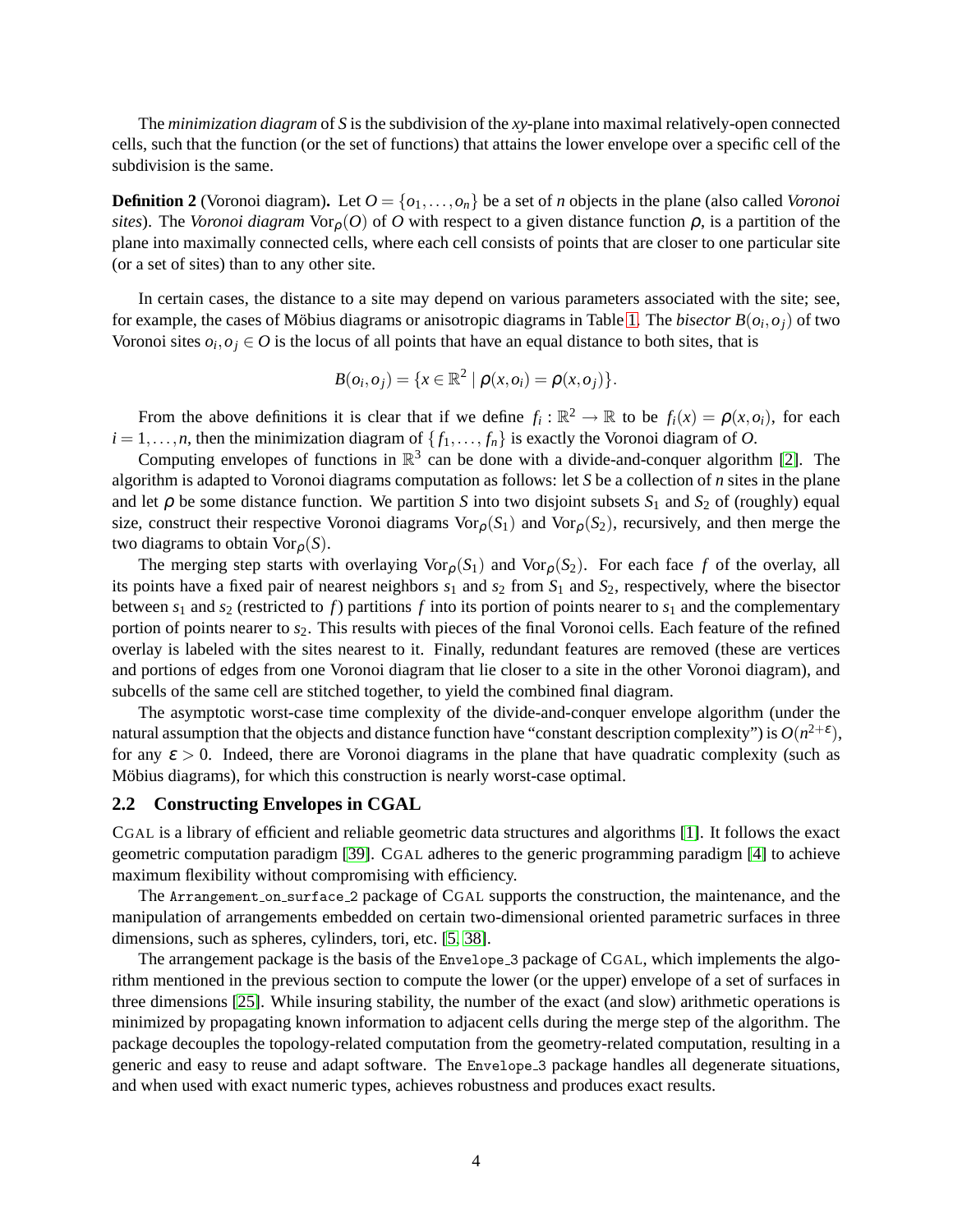The aforementioned definitions (Section [2.1\)](#page-2-6) can be generalized to lower envelopes (or Voronoi diagrams) projected onto two-dimensional parametric surfaces. Furthermore, the divide-and-conquer algorithm can be used to compute lower (or upper) envelopes over these surfaces.

# <span id="page-4-0"></span>**3 Near-Optimal Bound on the Expected Construction Time**

The complexity of the merge step of the algorithm described in the Section above directly depends on the complexity of the overlay of the two partial diagrams. (The cost of the best algorithm for constructing the overlay is larger by a logarithmic factor than the combined complexity of the input diagrams and of the overlay.) Careless partition of the input sites into two subsets can dramatically slow down the computation. For example, consider the standard *L*<sub>2</sub>-diagram for the following point-set in the plane,  $S = \{(i,i)\}_{i=1}^{n/2} \cup$  ${(-i,i)}_{i=1}^{n/2}$  $\frac{n}{2}$ ; see Figure [4](#page-5-0) for an illustration. If we partition the set into two subsets, to the left and to the right of the *y*-axis, then in the final merge step, the overlay of the two sub-diagrams has  $\Theta(n^2)$  complexity. Hence the algorithm runs in  $\Omega(n^2)$  time, whereas the complexity of the final diagram is only  $\Theta(n)$ . We argue that when the partitioning is done *randomly*, the expected complexity of the overlay is comparable with the maximum complexity of the diagram for essentially any kind of sites and distance function, and for any possible input.

<span id="page-4-1"></span>**Theorem 3.** *Consider a specific type of two-dimensional Voronoi diagrams, so that the worst-case complexity of the diagram of any set of at most n sites is F*(*n*)*. Let S be a set of n sites. If we randomly split S into two subsets S*<sup>1</sup> *and S*2*, by choosing at random for each site, with equal probability, the subset it belongs to, then the expected complexity of the overlay of the Voronoi diagram of S*<sup>1</sup> *with the Voronoi diagram of S*<sup>2</sup> *is*  $O(F(n)).$ 

For the proof see Appendix [A.](#page-12-0)

The presented implementation uses the overlay method provided by the Arrangement on surface 2 package. It is based on a sweep algorithm, the running time complexity of which is  $O(F(n) \log n)$ . This yields:

<span id="page-4-2"></span>**Corollary 4.** *For a specific type of two-dimensional Voronoi diagrams, so that the worst-case complexity of the diagram of any set of at most n sites is*  $O(n)$ *, the divide-and-conquer envelope algorithm computes it in*  $e$ xpected  $O(n \log^2 n)$  time. If the worst-case complexity  $F(n)$  is  $\Omega(n^{1+\epsilon})$  then the expected running time is  $O(F(n)\log n)$ .

When the diagram is a convex subdivision, one can carry out the merge step more efficiently, in  $O(F(n))$ expected time [\[18\]](#page-9-15). In particular, we have:

**Corollary 5.** *The L*2*-Voronoi diagram of n points in the plane, or the power diagram of n disks in the plane, can be computed using the randomized divide-and-conquer envelope algorithm in expected optimal O*(*n*log*n*) *time.*

**Remark.** The analysis used to prove Theorem [3](#page-4-1) can easily be extended to the case of lower envelopes of collections of bivariate functions (of constant description complexity). As a result, we get the following.

**Corollary 6.** *Let* G *be a collection of n bivariate functions of constant description complexity each, and let F*(*m*) *be an upper bound on the complexity of the lower envelope of any subcollection of at most m functions. Then the expected complexity of the overlay of the minimization diagrams of two subcollections*  $\mathcal{G}_1$  *and*  $\mathcal{G}_2$ *, obtained by randomly partitioning*  $\mathcal{G}$ *, as above, is*  $O(F(n))$ *. Consequently, the lower envelope of*  $\mathcal{G}$ *can be constructed by the above randomized divide-and-conquer technique, in expected time*  $O(F(n) \log n)$ *, provided that*  $F(n) = \Omega(n^{1+\epsilon})$ , for some  $\epsilon > 0$ . The expected running time is  $O(n \log^2 n)$  when  $F(n) = O(n)$ .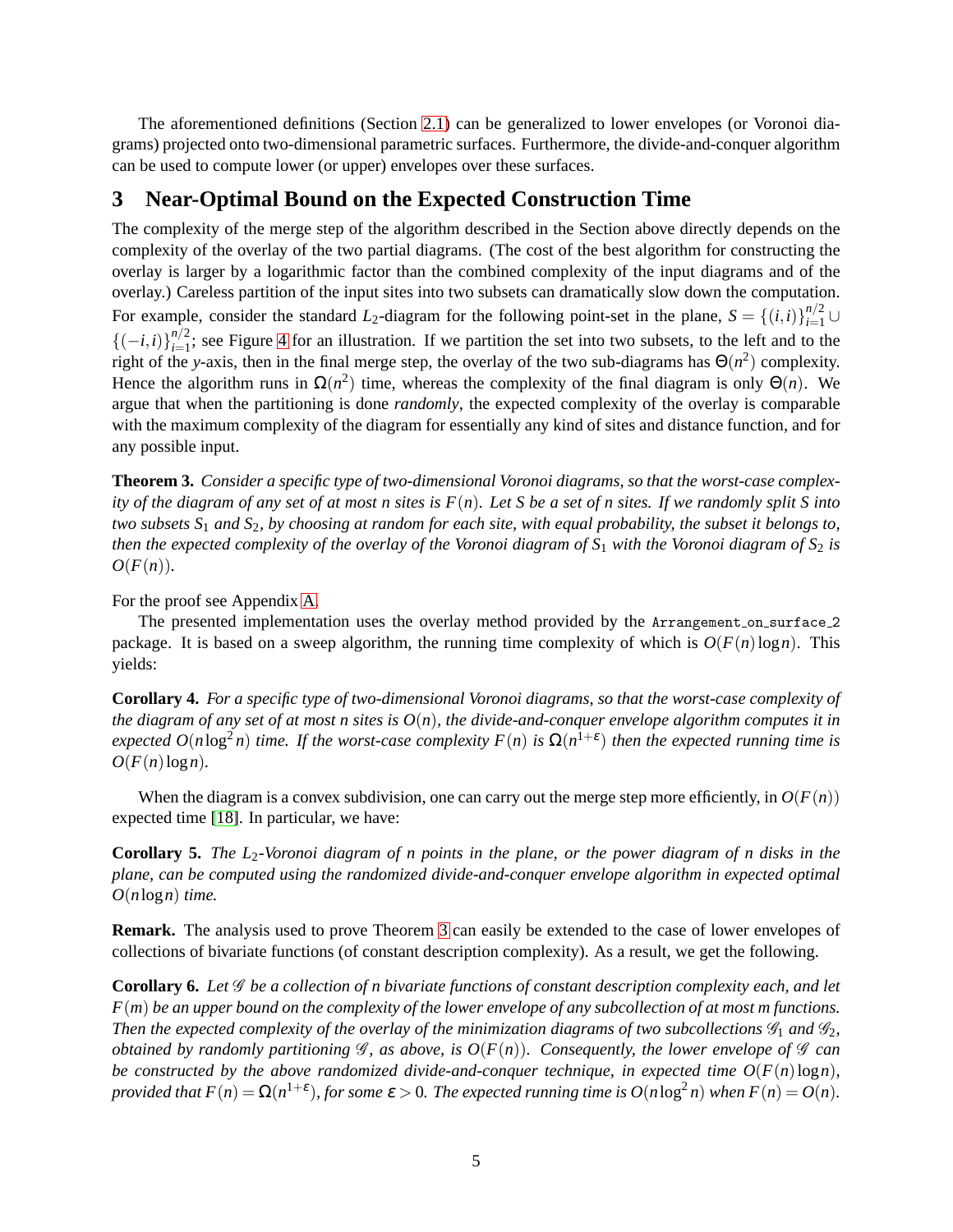## <span id="page-5-0"></span>**4 Examples and Experimental Results**

partitioning the sites randomly on worst-case inputs mentioned in Section [3.](#page-4-0) If we partition the set into two subsets, to the left and to the right of the *y*-axis ("deterministic" partitioning), the overlay of the two Voronoi diagrams has  $\Theta(n^2)$ complexity. In the left part of the figure you can see such a case of 10 sites. The dashed segments are segments that exist in the overlay but will not



be present in the final diagram. The right part of the figure shows that partitioning the sites randomly, results in nearly-linear running time in the number of sites. The graph shows the running time in seconds as a function of the number of sites (arranged in a worst case constellation) in both the worst-case deterministic and the randomized partitionings.

Creating a new type of Voronoi diagrams amounts only to the provision of a small set of geometric types and operations on a small number of sites and bisectors (e.g., determine which is the closer site to a given point, construct the bisector of two sites, etc.), gathered in a traits class. Despite the fact that the envelope code is used to compute Voronoi diagrams, the user does not have to define the surfaces explicitly, and does not have to know the algorithmic details of constructing minimization diagrams of envelopes of surfaces. More details can be found in Appendix [B.](#page-13-0)

The required traits class must also be able to manipulate bisector curves, as required by the arrangement package. Among the already available traits classes in the arrangement package are traits for linear objects, circular arcs, conic arcs [\[38\]](#page-11-2), and real algebraic plane curves [\[12\]](#page-9-12). These traits classes enable the creation of all the presented Voronoi diagrams and Voronoi diagrams with bisectors that can be represented by curves supported by these traits classes.



<span id="page-5-2"></span><span id="page-5-1"></span>**Figure 3: Degenerate Voronoi diagrams computed with our software. (a) A degenerate standard Voronoi diagram. (b) A degenerate additively weighted Voronoi (Apollonius) diagram. (c) A degenerate Voronoi diagram of segments. (d) A degenerate spherical Voronoi diagram.**

We extended the Envelope 3 package to support minimization diagrams that are embedded on twodimensional parametric surfaces using the new Arrangement on surface 2 package [\[5\]](#page-9-10). We extensively reuse code developed for planar Voronoi diagrams to compute Voronoi diagrams embedded on different surfaces. For example, using the framework together with the traits class for arcs of great circles on a sphere, we can compute Voronoi diagrams of points on a sphere and power diagrams on a sphere (see [\[15,](#page-9-16) [16\]](#page-9-17) for more information and Figures [2,](#page-2-7) [3\(d\)](#page-5-1) for illustrations).

Figures [3](#page-5-2) and [4](#page-6-1) illustrate advantages of using CGAL arrangements as the base to the framework. The first is the handling of different scenarios of degenerate input. The latter is the immediate computation of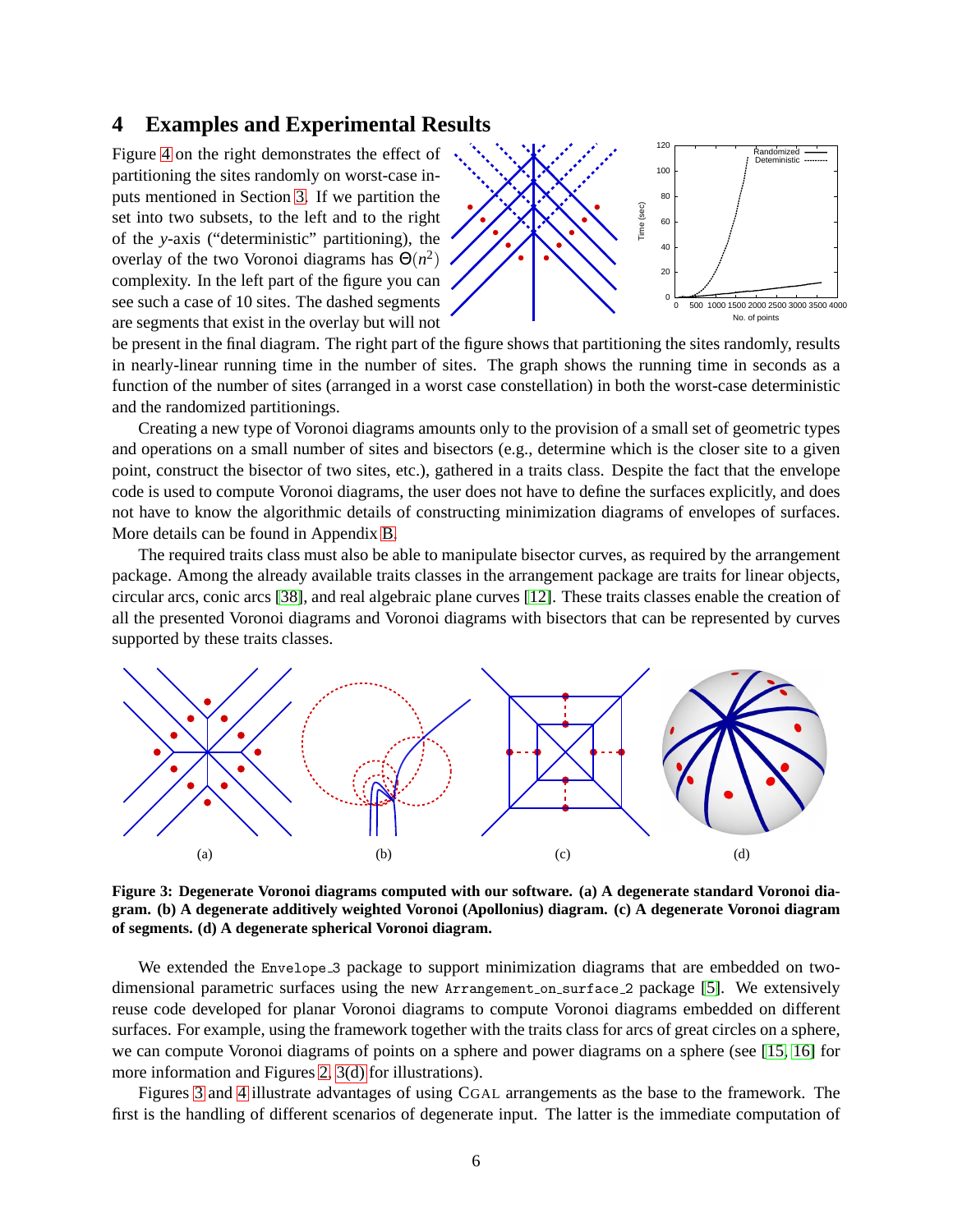

<span id="page-6-1"></span>**Figure 4: Farthest Voronoi diagrams of the same sites as in Figure [1](#page-2-5) computed with our implementation. (a) A farthest point Voronoi diagram. (b) A farthest additively weighted Voronoi diagram. (c) A farthest Mobius ¨ diagram. (d) A farthest Voronoi diagram of segments.**

both nearest-site Voronoi diagrams and farthest-site Voronoi diagrams which is enabled by computing lower and upper envelopes, respectively. The output is represented as an exact CGAL arrangement. This implies that we can easily traverse the vertices, edges, and faces of the diagram, and obtain the coordinates of the vertices of the diagram to any desired precision. We get plenty of additional functionality for free. For example, various point-location algorithms that come with the arrangement package.

<span id="page-6-0"></span>Overlaying two (or more) Voronoi diagrams is also immediate, a fact that we used to implement the algorithm described below for computing a minimum-width annulus of a set of disks in the plane.

# **5 Minimum-Width Annulus of Disks**

In this section we describe an application of our framework that demonstrates its generality and usefulness. We use our tools to consturct two different Voronoi diagrams and find a minimum-width annulus containing a set of disks in the plane.

An *annulus* is the bounded area between two concentric circles. The width of an annulus is the difference between the radii of the circles. Given a set of objects in the plane (disks in our case) the objective is to find a minimum-width annulus containing those objects, if one exists.<sup>4</sup> For point sites, a minimum-width annulus can be found by computing the overlay of the nearest-neighbor and farthest-neighbor Voronoi diagrams of the points. The center of the desired annulus must be a vertex of the overlay [\[10\]](#page-9-11). A similar approach handles the case of disk sites but the diagrams have to be defined more carefully.

Let  $p \in \mathbb{R}^2$  be a point and  $S \subset \mathbb{R}^2$  be a set of points. Consider the farthest-point distance function  $\rho(p, S) = \max_{x \in S} ||p - x||$ , which measures the farthest distance from the point *p* to the set *S*. Consider the farthest-neighbor Voronoi diagram with respect to this distance function. We call this diagram the "farthestpoint farthest-site" Voronoi diagram. The distance function  $\rho(p, S)$  becomes the Euclidean distance when the set *S* consists of a single point. However, this is not the case when the set *S* is a disk in the plane, say.

For a disk *d* in the plane with center *c* and radius *r* the farthest-point distance function is  $\rho(p,d)$  =  $||p - c|| + r$ . Recall that the Apollonius distance function is defined to be  $\rho(p,d) = ||p - c|| - r$ . Next, observe that the farthest-point distance function is the same as the Apollonius distance with negative radii.

We prove that there is a minimum-width annulus (in case one exists), whose center is a vertex of the overlay of the Apollonius diagram and the farthest-point farthest-site Voronoi diagram of the disks.

Let  $\mathcal{D} = \{d_1, \ldots, d_n\}$  be a collection of disks in the plane, and let  $C_I$ ,  $C_O$ , and  $O$  denote the respective inner circle, outer circle, and center of an annulus containing  $\mathscr{D}$ . For simplicity of exposition, we assume

<sup>&</sup>lt;sup>4</sup>When the width of the set is smaller than the width of any containing annulus there is no minimum-width annulus.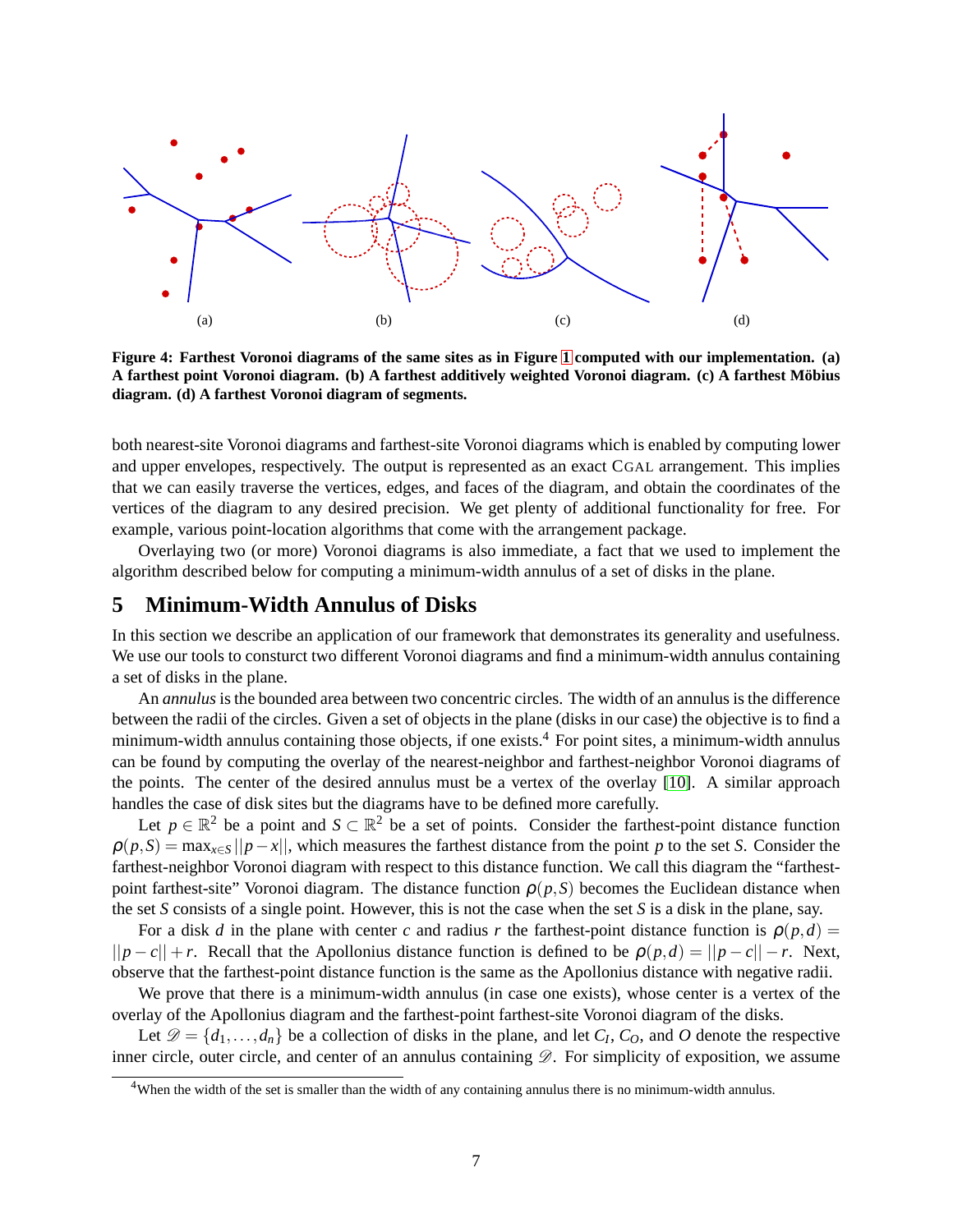

<span id="page-7-3"></span><span id="page-7-2"></span>**Figure 5: Computing a minimum-width annulus of a set of disks. (a) The Apollonius diagram of the set of disks. (b) The farthest-point farthest-site Voronoi diagram of the set of disks. (c) A minimum-width annulus of the set of disks. The center of the annulus is a vertex in the overlay of the Apollonius and the farthest-point farthest-site Voronoi diagrams. (d) A highly degenerate scenario for computing a minimum-width annulus of a set of disks. Four disks induce the vertex of the farthest-point farthest-site Voronoi diagram and other four disks induce a vertex of the Apollonius diagram at the same point.**

here that  $n \geq 3$ ; the cases of  $n < 3$  are simple to handle. We show that there is a minimum-width annulus, whose bounding circles intersect the disks of  $\mathscr D$  in at least 4 points in total, arguing as in [\[33\]](#page-10-11).

#### **Theorem 7.** If there is a minimum-width annulus containing  $\mathscr{D}$ , then there is also a minimum-width annulus *such that the total number of intersection points between its bounding circles and the disks is at least 4.*

We omit the detailed proof in this extended abstract. Each minimum-width annulus must touch the disks of  $\mathscr{D}$  in at least two points, as we can shrink  $C_Q$  and expand  $C_I$  until each of them touches a disk. Thus, fixing *O* also fixes an annulus that touches the farthest point from (and the nearest point to) *O* contained in the disks of  $\mathscr{D}$ . In case *N* does not touch the disks of  $\mathscr{D}$  in at least 4 points, we can move *O* and get a smaller width annulus.

From the above theorem it is clear that there are three cases:

- <span id="page-7-0"></span>1.  $C_I$  intersects at least 3 disks of  $\mathscr{D}$ . This means that  $O$  coincides with a vertex of the Apollonius diagram of the disks.
- <span id="page-7-1"></span>2.  $C<sub>O</sub>$  intersects at least 3 disks of  $\mathscr{D}$ . This means that *O* coincides with a vertex of the farthest-point farthest-site Voronoi diagram of the disks.
- 3. Each of  $C_I$  and  $C_O$  intersects at least 2 disks of  $\mathscr{D}$ . In this case the annulus center O lies on a Voronoi edge of the Apollonius diagram and on an edge of the farthest-point farthest-site Voronoi diagram.

We therefore construct each of the diagrams, using our general divide-and-conquer machinery, and then overlay the two diagrams. For each vertex *O* of the overlay, we retrieve the four relevant disks (either the three touching the inner circle and the one touching the outer circle, in case [1,](#page-7-0) or the three touching the outer circle and the one touching the inner circle, in case [2,](#page-7-1) or the two pairs of disks touching respectively the inner and outer circles), and compute the width of the resulting annulus. We output the annulus of the smallest width. Figure [5](#page-7-2) illustrates the algorithm for computing a minimum-width annulus of disks and a highly degenerate input that is being handled properly by our implementation.

Apollonius diagrams are of linear size in the number of sites, thus Corollary [4](#page-4-2) is applied to yield an expected construction time of  $O(n \log^2 n)$  for both diagrams. Overlaying the two diagrams with the sweepbased algorithm has  $O((n+k)\log n)$  worst-case time complexity where k is the number of intersections between the diagrams. The total expected running time of the algorithm is therefore  $O(n \log^2 n + k \log n)$ , where k can be  $\Theta(n^2)$ .<sup>5</sup>

 ${}^{5}$ It is reasonable to assume that the expected time complexity is, in many cases, smaller. Though not proven for disks, for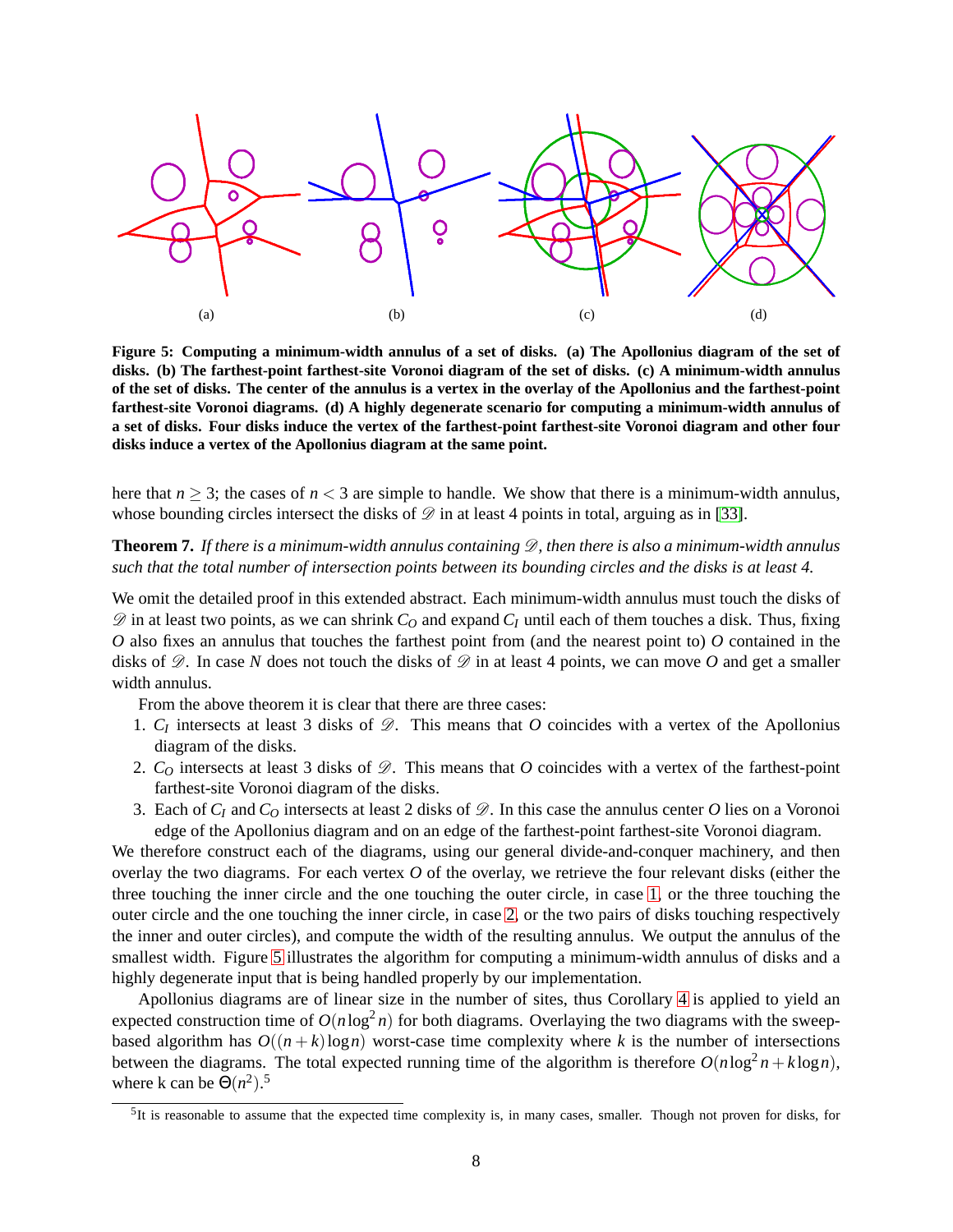<span id="page-8-0"></span>

| Table 2: Time consumption (in seconds) of minimum-width annuli computation and sizes of the corresponding      |
|----------------------------------------------------------------------------------------------------------------|
| constructed diagrams. $V$ — the number of vertices of the diagram, $E$ — the number of edges of the diagram, F |
| — the number of faces of the diagram, $T$ — the time consumed by the respective phase, $C$ — the time consumed |
| during the comparison of the candidates for the annulus center. "dgn_*" are input files in degenerate settings |
| (see Figure 5(d) for an illustration), and "rnd_*" are input files in a random settings.                       |

|            |      | <b>Apollonius</b> |     |        | <b>FPFS VD</b> |     |     | Overlay |      |      |      | C     | <b>Total</b> |        |
|------------|------|-------------------|-----|--------|----------------|-----|-----|---------|------|------|------|-------|--------------|--------|
| Input      |      |                   | F   | т      |                | E   | F   |         | V    | E    |      | Т     |              |        |
| $rnd_50$   | 84   | 128               | 45  | 6.74   | 10             | 21  | 12  | 2.40    | 126  | 213  | 88   | 0.44  | 0.57         | 10.16  |
| $rnd_100$  | 62   | 242               | 81  | 7.47   | 17             | 35  | 19  | 5.36    | 238  | 395  | .58  | 0.81  | .46          | 25.12  |
| $rnd_200$  | 317  | 460               | 144 | 44.07  | 15             | 31  | 17  | 11.16   | 416  | 659  | 244  | 1.28  | 1.33         | 57.86  |
| $rnd_500$  | 672  | 967               | 296 | 136.46 | 16             | 33  | 18  | 29.30   | 775  | 1174 | 400  | 1.85  | 1.97         | 169.59 |
| $dgn_50$   | 59   | 106               | 48  | 5.74   |                | 25  | 25  | 1.94    | 100  | 213  | 114  | 0.84  | 0.30         | 8.83   |
| $dgn\_100$ | l 34 | 232               | 99  | 16.57  |                | 50  | 50  | 5.83    | 239  | 492  | 254  | 2.93  | 1.11         | 26.46  |
| $dgn_200$  | 304  | 502               | 199 | 42.60  |                | 100 | 100 | 15.77   | 581  | 1156 | 576  | 7.60  | 2.78         | 68.76  |
| $dgn\_500$ | 785  | 1262              | 478 | 154.37 |                | 239 | 239 | 56.21   | 1645 | 3221 | 1577 | 37.93 | 7.94         | 256.47 |

The implementation of the Apollonius diagram is based on the algebraic plane curves traits for the arrangement package [\[12\]](#page-9-12) as the bisector of two Apollonius sites is one branch of a hyperbola. We choose the correct branch of the hyperbola by lexicographically sorting the *x*-monotone sub-curves of the full curve, and then considering the centers and radii of the disks.

Given this implementation of the Apollonius traits class, the general framework allows us to easily compute the farthest-point farthest-site Voronoi diagram by computing the farthest Voronoi diagram of the disks with negative radii. The overlay operation is readily available in the arrangement package.

Table [2](#page-8-0) shows the sizes of the constructed diagrams in each phase of the algorithm, and the time consumption (in seconds) of the execution of each phase. The vertices of the overlay are the candidates for the center of the annulus. The experiments were carried out on an Intel $\mathbb{R}$  Core<sup>TM</sup>2 Duo 2GHz processor with 1GB memory running Linux operating system.

# **6 Conclusions and Future Work**

Our framework together with the existing traits classes of the arrangement package provide the means to produce various Voronoi diagrams in an exact and robust way. Moreover, the theoretical bound on the expected running time of our algorithm is nearly optimal.

Future work is to enrich the variety of Voronoi diagrams computed with our software to include Voronoi diagrams of circular arcs, Bregman Voronoi diagrams [\[29\]](#page-10-12), Voronoi diagrams in the hyperbolic Poincaré half-plane [\[32\]](#page-10-13) or in the Poincaré hyperbolic disk [\[30\]](#page-10-14), Hausdorff Voronoi Diagrams [\[31\]](#page-10-1), and Voronoi diagrams on different surfaces, for example, cylinders or tori. Some of the above diagrams have bisectors that can be handled with existing traits classes available by the arrangement package. Another objective is to generalize the computation of minimum-width annuli to other types of objects.

#### **Acknowledgements**

The authors are grateful to Efi Fogel and Eric Berberich for many helpful suggestions and fruitful cooperation, and to Ron Wein, Michal Meyerovitch, and Barak Raveh for their cooperation and support of this work.

random point sets it is known that the expected number of intersections between the farthest and the nearest Voronoi diagrams is linear.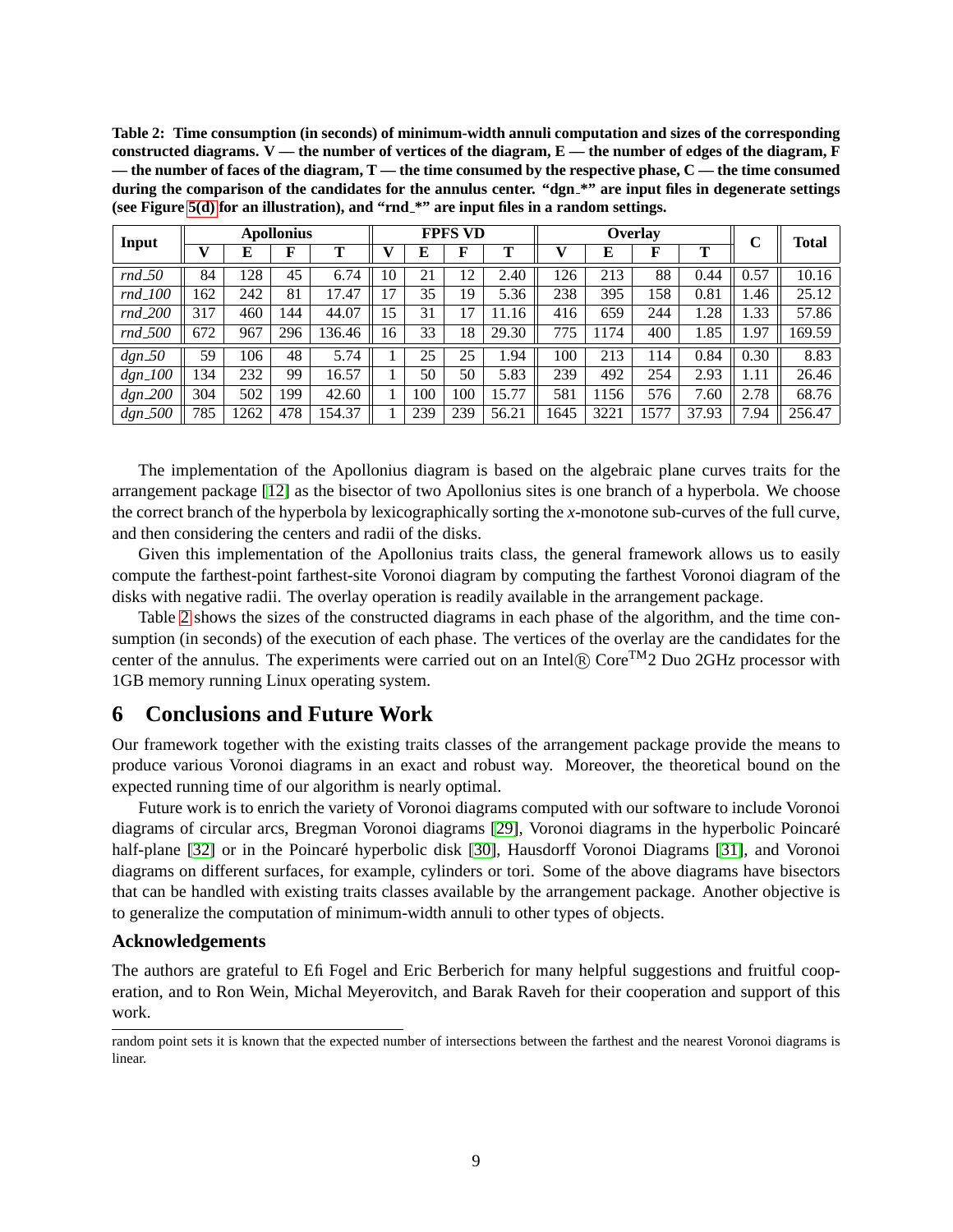## <span id="page-9-13"></span>**References**

- <span id="page-9-9"></span>[1] CGAL *User and Reference Manual*, 3.4 edition, 2008. [http://www.cgal.org/Manual/3.4/doc\\_](http://www.cgal.org/Manual/3.4/doc_html/cgal_manual/packages.html) [html/cgal\\_manual/packages.html](http://www.cgal.org/Manual/3.4/doc_html/cgal_manual/packages.html).
- <span id="page-9-0"></span>[2] P. K. Agarwal, O. Schwarzkopf, and M. Sharir. The overlay of lower envelopes and its applications. *Disc. Comput. Geom.*, 15:1–13, 1996.
- <span id="page-9-14"></span>[3] F. Aurenhammer and R. Klein. Voronoi diagrams. In J.-R. Sack and J. Urrutia, editors, *Handb. Comput. Geom.*, chapter 5, pages 201–290. Elsevier, 2000.
- <span id="page-9-10"></span>[4] M. H. Austern. *Generic Programming and the STL*. Addison-Wesley, 1999.
- [5] E. Berberich, E. Fogel, D. Halperin, K. Mehlhorn, and R. Wein. Sweeping and maintaining twodimensional arrangements on surfaces: A first step. In *Proc. 15th Annu. Eur. Symp. Alg.*, pages 645– 656, 2007.
- <span id="page-9-4"></span>[6] J.-D. Boissonnat, O. Devillers, S. Pion, M. Teillaud, and M. Yvinec. Triangulations in CGAL. *Comput. Geom. Theory Appl.*, 22(1-3):5–19, 2002.
- <span id="page-9-7"></span><span id="page-9-1"></span>[7] J.-D. Boissonnat, C. Wormser, and M. Yvinec. Curved Voronoi diagrams. In J.-D. Boissonnat and M. Teillaud, editors, *Effective Computational Geometry for Curves and Surfaces*. Springer, 2006.
- [8] C. Burnikel, K. Mehlhorn, and S. Schirra. How to compute the Voronoi diagram of line segments: Theoretical and experimental results. In *Proc. 2nd Annu. Eur. Symp. Alg.*, pages 227–239, 1994.
- <span id="page-9-3"></span>[9] K. L. Clarkson and P. W. Shor. Applications of random sampling in computational geometry, II. *Disc. Comput. Geom.*, 4(5):387–421, 1989.
- <span id="page-9-11"></span>[10] H. Ebara, N. Fukuyama, H. Nakano, and Y. Nakanishi. Roundness algorithms using the Voronoi diagrams. In *Proc. 16th Canadian Conf. on Comput. Geom.*, volume 41, 1989.
- <span id="page-9-12"></span><span id="page-9-8"></span>[11] H. Edelsbrunner and R. Seidel. Voronoi diagrams and arrangements. *Disc. Comput. Geom.*, 1:25–44, 1986.
- [12] A. Eigenwillig and M. Kerber. Exact and efficient 2D-arrangements of arbitrary algebraic curves. In *Proc. 19th Annu. ACM-SIAM Symp. Disc. Alg.*, pages 122–131. Soc. for Industrial and Applied Math. (SIAM), 2008.
- <span id="page-9-5"></span>[13] I. Z. Emiris and M. I. Karavelas. The predicates of the Apollonius diagram: Algorithmic analysis and implementation. *Comput. Geom. Theory Appl.*, 33(1-2):18–57, 2006.
- <span id="page-9-6"></span>[14] I. Z. Emiris, E. P. Tsigaridas, and G. Tzoumas. Voronoi diagram of ellipses in CGAL. In *Abstracts of 24th Eur. Workshop Comput. Geom.*, pages 87–90, 2008.
- <span id="page-9-16"></span>[15] E. Fogel, O. Setter, and D. Halperin. Exact implementation of arrangements of geodesic arcs on the sphere with applications. In *Abstracts of 24th Eur. Workshop Comput. Geom.*, pages 83–86, 2008.
- <span id="page-9-17"></span>[16] E. Fogel, O. Setter, and D. Halperin. Movie: Arrangements of geodesic arcs on the sphere. In *Proc. 24th Annu. ACM Symp. Comput. Geom.*, pages 218–219, 2008.
- <span id="page-9-15"></span><span id="page-9-2"></span>[17] S. J. Fortune. A sweepline algorithm for Voronoi diagrams. *Algorithmica*, pages 153–174, 1987.
- [18] L. J. Guibas and R. Seidel. Computing convolutions by reciprocal search. *Disc. Comput. Geom.*, 2:175–193, 1987.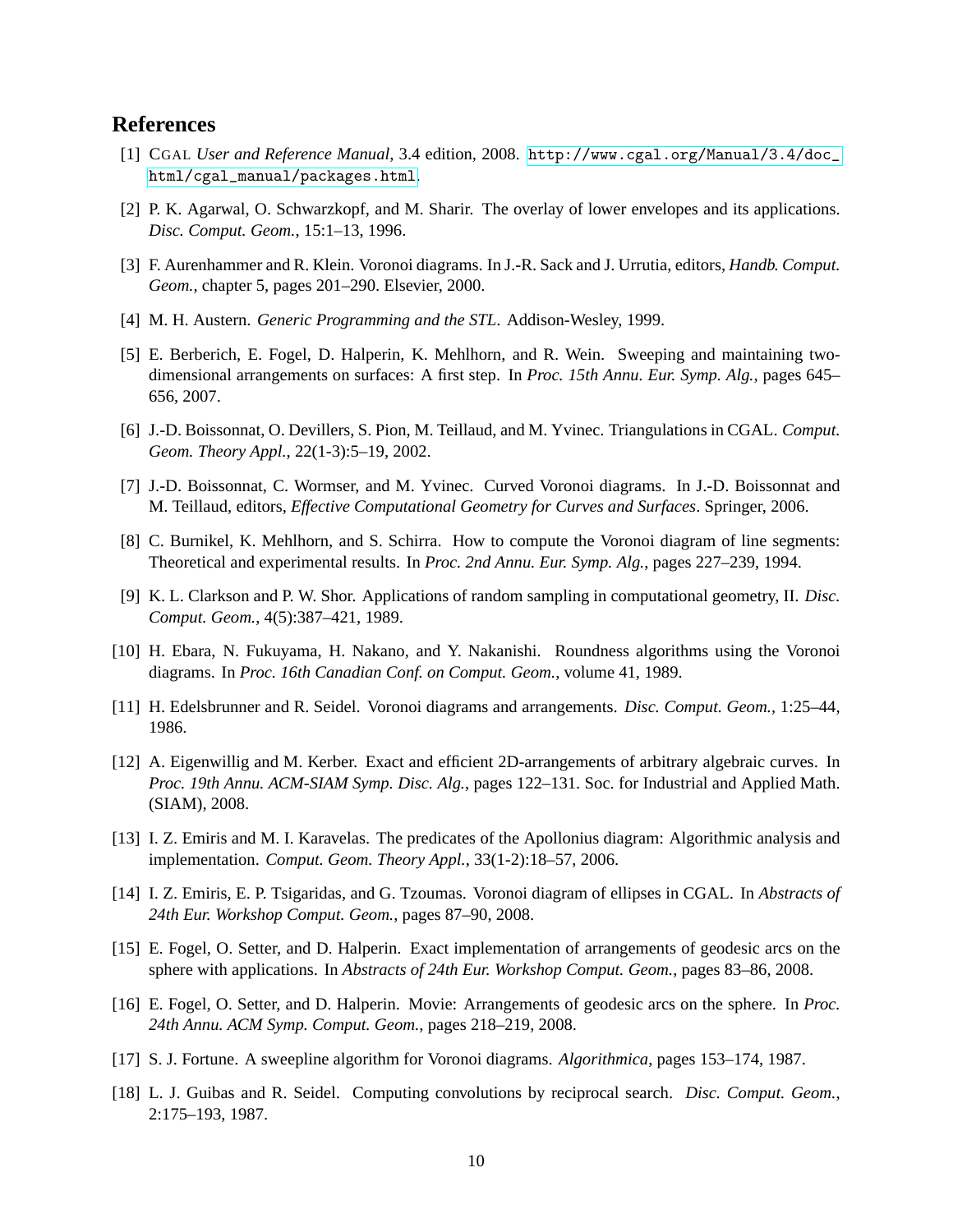- <span id="page-10-8"></span><span id="page-10-7"></span>[19] M. Held. VRONI: An engineering approach to the reliable and efficient computation of Voronoi diagrams of points and line segments. *Comput. Geom. Theory Appl.*, 18(2):95–123, 2001.
- [20] K. E. Hoff III, J. Keyser, M. Lin, D. Manocha, and T. Culver. Fast computation of generalized Voronoi diagrams using graphics hardware. In *Proc. 26th Annu. Int. Conf. on Comput. Graphics and Interactive Techniques*, pages 277–286. ACM Press, 1999.
- <span id="page-10-5"></span><span id="page-10-4"></span>[21] M. Karavelas and M. Yvinec. The Voronoi diagram of planar convex objects. In *Proc. 11th Annu. Eur. Symp. Alg.*, pages 337–348, 2003.
- <span id="page-10-2"></span>[22] M. I. Karavelas. A robust and efficient implementation for the segment Voronoi diagram. In *Proc. 1st Int. Symp. on Voronoi Diagrams in Sci. and Engineering*, pages 51–62, 2004.
- <span id="page-10-3"></span>[23] R. Klein. *Concrete and Abstract Voronoi Diagrams*, volume 400 of *LNCS*. Springer, 1989.
- <span id="page-10-10"></span>[24] R. Klein, K. Mehlhorn, and S. Meiser. Randomized incremental construction of abstract Voronoi diagrams. *Comput. Geom. Theory Appl.*, 3(3):157–184, 1993.
- <span id="page-10-16"></span>[25] M. Meyerovitch. Robust, generic and efficient construction of envelopes of surfaces in threedimensional space. In *Proc. 14th Annu. Eur. Symp. Alg.*, pages 792–803, 2006.
- <span id="page-10-17"></span>[26] M. Meyerovitch, R. Wein, and B. Zukerman. 3d envelopes. In C. E. Board, editor, *CGAL User and Reference Manual*. 3.4 edition, 2008.
- <span id="page-10-9"></span>[27] N. Myers. "Traits": A new and useful template technique. In S. B. Lippman, editor, *C*++ *Gems*, volume 5 of *SIGS Reference Library*, pages 451–458. 1997.
- [28] F. Nielsen. An interactive tour of Voronoi diagrams on the GPU. In *ShaderX*<sup>6</sup> *: Advanced Rendering Techniques*. Charles River Media, 2008.
- <span id="page-10-12"></span>[29] F. Nielsen, J.-D. Boissonnat, and R. Nock. On bregman voronoi diagrams. In *Proc. 18th Annu. ACM-SIAM Symp. Disc. Alg.*, pages 746–755, Philadelphia, PA, USA, 2007. Soc. for Industrial and Applied Math. (SIAM).
- <span id="page-10-14"></span>[30] Z. Nilforoushan and A. Mohades. Hyperbolic Voronoi diagram. In *Int. J. of Comput. Geom. Appl.*, pages 735–742, 2006.
- <span id="page-10-1"></span>[31] A. Okabe, B. Boots, K. Sugihara, and S. N. Chiu. *Spatial Tessellations: Concepts and Applications of Voronoi Diagrams*. Wiley, 2nd edition, 2000.
- <span id="page-10-13"></span>[32] K. Onishi and N. Takayama. Construction of Voronoi diagram on the upper half-plane. *IEICE Transactions on Fundamentals of Electronics, Communications and Computer Sciences*, 79(4):533–539, 1996.
- <span id="page-10-11"></span><span id="page-10-6"></span>[33] T. J. Rivlin. Approximating by circles. *Computing*, 21:93–104, 1979.
- [34] M. Seel. Eine Implementierung abstrakter Voronoidiagramme. Master's thesis, Universität des Saarlandes, 1994.
- <span id="page-10-0"></span>[35] M. I. Shamos and D. Hoey. Closest-point problems. In *Proc. 16th IEEE Symp. Found. Comput. Sci.*, pages 151–162, 1975.
- <span id="page-10-15"></span>[36] B. Stroustrup. *The C++ Programming Language, Third Edition*. Addison-Wesley, 1997.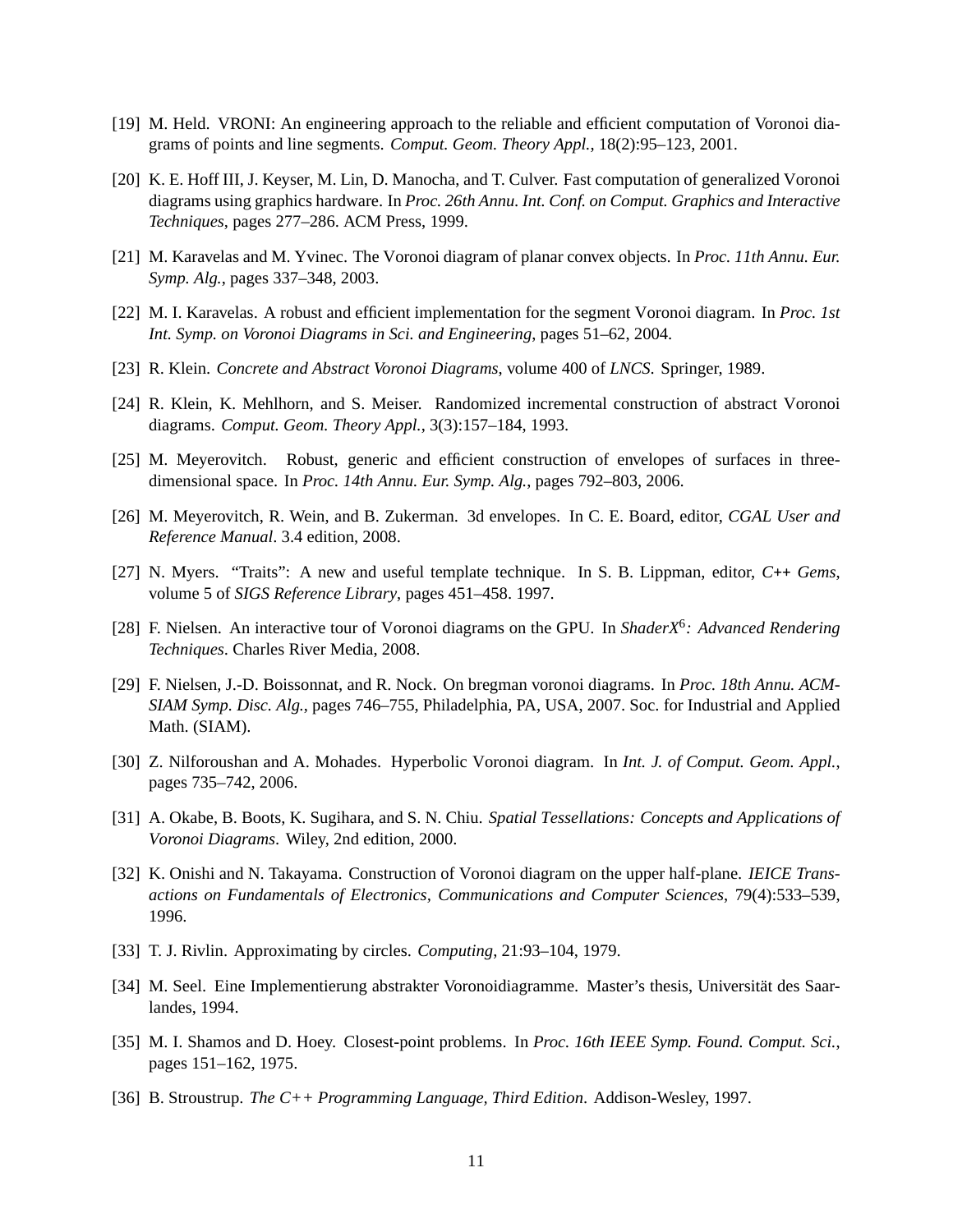- <span id="page-11-2"></span><span id="page-11-0"></span>[37] K. Sugihara. Laguerre voronoi diagram on the sphere. *J. for Geom. Graphics*, 6(1):69–81, 2002.
- <span id="page-11-1"></span>[38] R. Wein, E. Fogel, B. Zukerman, and D. Halperin. 2D arrangements. In CGAL Editorial Board, editor, CGAL *User and Reference Manual*. 3.4 edition, 2008.
- [39] C.-K. Yap and T. Dubé. The exact computation paradigm. In D.-Z. Du and F. K. Hwang, editors, *Computing in Euclidean Geometry*, volume 1 of *Lecture Notes Series on Computing*, pages 452–492. World Scientific, Singapore, 2nd edition, 1995.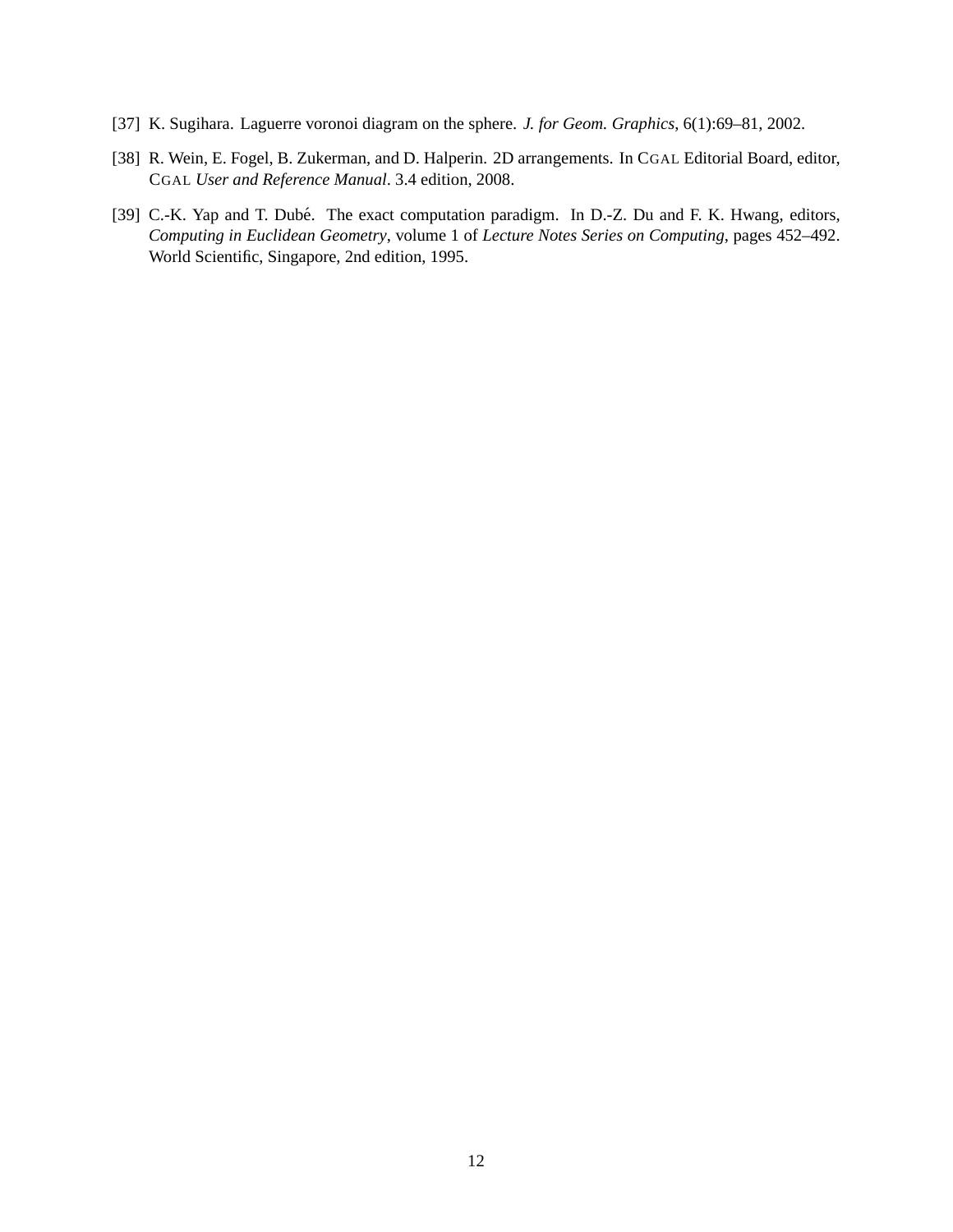## <span id="page-12-0"></span>**A Proof of Theorem [3](#page-4-1)**

**Theorem [3.](#page-4-1)** *Consider a specific type of two-dimensional Voronoi diagrams, so that the worst-case complexity of the diagram of any set of at most n sites is F*(*n*)*. Let S be a set of n sites. If we randomly split S into two subsets S*<sup>1</sup> *and S*2*, by choosing at random for each site, with equal probability, the subset it belongs to, then the expected complexity of the overlay of the Voronoi diagram of*  $S_1$  *with the Voronoi diagram of*  $S_2$  *is*  $O(F(n)).$ 

*Proof.* Each vertex of the overlay is either a vertex of  $\text{Vor}_{\rho}(S_1)$ , a vertex of  $\text{Vor}_{\rho}(S_2)$ , or a crossing between an edge of Vor<sub>p</sub> $(S_1)$  and an edge of Vor<sub>p</sub> $(S_2)$  (non exclusive disjunction.) The number of vertices of the first two kinds is  $O(F(n))$ , so it suffices to bound the expected number of crossings between edges of  $\text{Vor}_{\rho}(S_1)$ and of Vor<sub>p</sub>( $S_2$ ). Such a crossing is a point *u* that is defined by four sites,  $p_1, q_1 \in S_1$  and  $p_2, q_2 \in S_2$ , so that *u* lies on the Voronoi edge  $b(p_1, q_1)$  of Vor<sub>p</sub>(S<sub>1</sub>) that bounds the cells of  $p_1$  and  $q_1$ , and on the Voronoi edge  $b(p_2,q_2)$  of Vor<sub>p</sub> $(S_2)$  that bounds the cells of  $p_2$  and  $q_2$ . Without loss of generality, assume that  $\rho(u, p_1) = \rho(u, q_1) \leq \rho(u, p_2) = \rho(u, q_2)$  (the inequality is strict if we assume general position).

A simple but crucial observation is that *u* must also lie on the Voronoi edge between the cells of  $p_1, q_1$  in the *overall* diagram Vor<sub>p</sub>(*S*). Indeed, if this were not the case then there must exist another site  $s \in S$  so that *u* is nearer to *s* than to  $p_1, q_1$ . But then *s* cannot belong to  $S_1$ , for otherwise it would prevent *u* from lying on the Voronoi edge of  $p_1, q_1$ . For exactly the same reason, *s* cannot belong to  $S_2$  — it would then prevent *u* from lying on the Voronoi edge of  $p_2, q_2$  in that diagram. This contradiction establishes the claim.

Define the *weight*  $k_u$  of *u* to be the number of sites *s* satisfying

$$
\rho(u,p_1) = \rho(u,q_1) < \rho(u,s) < \rho(u,p_2) = \rho(u,q_2).
$$

Clearly, all these  $k_u$  sites must be assigned to  $S_1$ .

In other words, for any crossing point *u* between two Voronoi edges  $b(p_1, q_1)$ ,  $b(p_2, q_2)$ , with weight  $k_{u}$  (with all the corresponding  $k_{u}$  sites being farther from *u* than  $p_1, q_1$  and nearer than  $p_2, q_2$ ), *u* appears as a crossing point in the overlay of  $\text{Vor}_{\rho}(S_1)$ ,  $\text{Vor}_{\rho}(S_2)$  if and only if the following three conditions (or their symmetric counterparts, obtained by reversing the roles of  $S_1$ ,  $S_2$ ) hold: (i)  $p_1$ ,  $q_1 \in S_1$ ; (ii)  $p_2$ ,  $q_2 \in S_2$ ; and

(iii) all the  $k_u$  sites that contribute to the weight are assigned to  $S_1$ . This happens with probability  $\frac{1}{2^{k_u+3}}$ .

Hence, if we denote by  $N_w$  (resp.,  $N_{\leq w}$ ) the number of crossings of weight *w* (resp., of weight at most *w*), the expected number of crossings in the overlay is

<span id="page-12-1"></span>
$$
\sum_{w\geq 0} \frac{N_w}{2^{w+3}} = O\left(\sum_{w\geq 0} \frac{N_{\leq w}}{2^w}\right),\tag{1}
$$

where the right-hand side is obtained by substituting  $N_w = N_{\leq w} - N_{\leq w-1}$ , and by a simple rearrangement of the sum.

We can obtain an upper bound on  $N_{\leq w}$  using the Clarkson-Shor technique [\[9\]](#page-9-3). Specifically, denote by  $N_w(n)$  (resp.,  $N_{\leq w}(n)$ ) the maximum value of  $N_w$  (resp.,  $N_{\leq w}$ ), taken over all sets of *n* sites. Then, since a crossing is defined by four sites, we have

$$
N_{\leq w}(n) = O\left(w^4 N_0(n/w)\right).
$$

Note that if a crossing *u*, defined by  $p_1, q_1, p_2, q_2$ , has weight 0 then  $p_1, q_1, p_2, q_2$  are the four nearest sites to *u*. The number of such quadruples is thus upper bounded by the complexity of the *fourth-order* Voronoi diagram of some set  $S_0$  of  $n/w$  sites.

We claim that the complexity of the fourth-order Voronoi diagram of *n* sites is  $O(F(n))$ . Indeed, any quadruple *p*1, *q*1, *p*2, *q*<sup>2</sup> of four nearest sites to some point *u* can be charged to a face of the fourth-order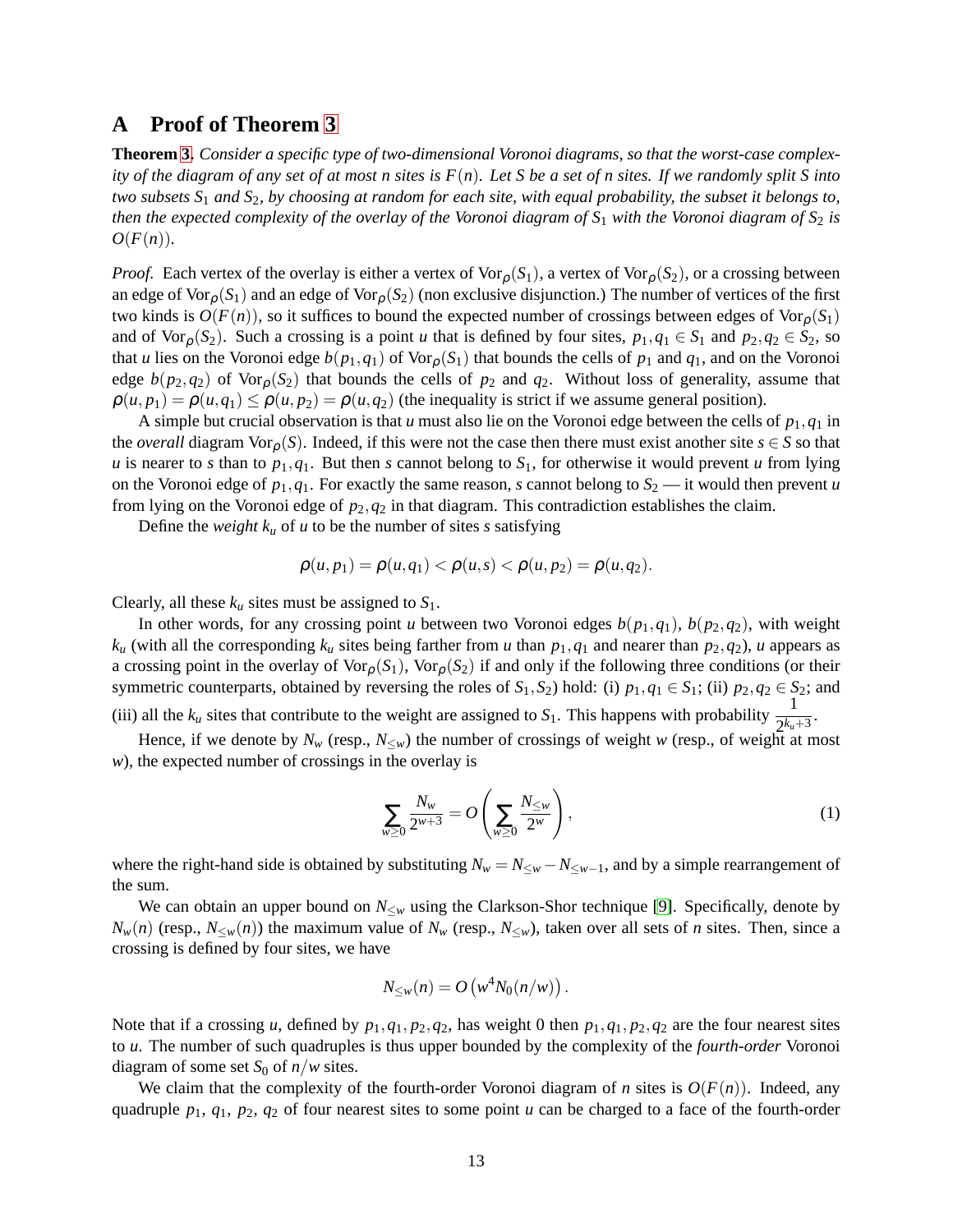diagram (the one whose projection contains *u*). Each such face can in turn be charged either to one of its vertices, or to its rightmost point, or to a point at infinity on one of its edges. Assuming general position, each such boundary point can be charged at most  $O(1)$  times. Now another simple application of the Clarkson-Shor technique shows that the number of these vertices and boundary points is  $O(F(n))$  — each of them becomes a feature of the (0-order) Voronoi diagram if we remove a constant number of sites, which happens with large probability when we sample a constant fraction of the sites.

In other words, we have  $N_{\leq w}(n) = O(w^4 F(n/w)) = O(w^4 F(n))$ . Substituting this into [\(1\)](#page-12-1), we obtain an upper bound of  $O(F(n))$  on the complexity of the overlay, as claimed.  $\Box$ 

# <span id="page-13-0"></span>**B Software Interface: Adding New Diagrams**

This appendix contains technical details on what needs to be supplied by the user of the framework in order to implement a new type of Voronoi diagrams. The interface consists of several functions, each operating on a small number of user-defined types (sites or bisector curves). Providing these functions does not require knowledge of the underlying algorithms. In this appendix we assume some familiarity of the reader with generic programming [\[4\]](#page-9-14) and the C++ programming language [\[36\]](#page-10-15).

The Envelope 3 package is fairly general and can deal with surfaces that have two-dimensional intersections. Therefore, the Envelope<sub>-3</sub> can also compute Voronoi diagrams with two-dimensional bisectors<sup>6</sup>. However, most types of Voronoi diagrams have only one-dimensional bisectors. We used this fact to reduce and simplify the interface that is used by the Envelope 3 code for diagrams with one-dimensional bisectors. In order to construct Voronoi diagrams with two-dimensional bisectors we advise the user to refer to the Envelope 3 documentation for further information [\[26\]](#page-10-16).

We require the user of our framework to define a set of geometric types and operations that will be used by the algorithm. This way the user can adapt the algorithm to compute the desired type of Voronoi diagrams. We emphasize that a user wishing to add a new type of diagrams does not have to know the algorithmic details of computing the minimization diagram of the envelope of surfaces.

Following the generic programming approach, our algorithm is parameterized with a *traits* class [\[27\]](#page-10-17). A traits class should provide certain predefined types and methods, and is passed as a parameter to a class template. In our case, the algorithm is the class template, which accepts a traits class that encapsulates the geometric types and operations that the algorithm uses. The set of requirements of types, functions, and operators is called a *concept* [\[4\]](#page-9-14). The concept of the traits class for our Voronoi algorithm is called EnvelopeVoronoiTraits 2.

The first step in creating a new type of Voronoi diagrams is to define the embedding surface of the diagram. The creator of the traits class picks the embedding surface of the Voronoi diagram by defining the *Topology traits* type, which encapsulates the topology of the surface on which the diagram is embedded. Currently implemented topology traits classes in the Arrangement on surface 2 package include topology traits classes for the bounded or unbounded plane, a topology traits class for quadric surfaces, and a specially tailored topology traits class for the sphere.

The EnvelopeVoronoiTraits 2 concept refines the Arrangement Traits 2 concept, defined in the Arrangement on surface 2 package, which is used when constructing two-dimensional arrangements. We need these additional predicates and operations to be able to manipulate bisector curves of Voronoi sites. A Voronoi site is represented by the user-defined Site 2 type.

Another important type that a Voronoi traits class needs to define is a functor type named Construct bisector 2 and an appropriate method to obtain an instance of that functor. Construct bisector 2 is a functor that when given two Site 2 variables and an output iterator, returns objects of type X monotone curve 2 that form the bisector of the two Voronoi sites.

<sup>&</sup>lt;sup>6</sup>For example, two point sites in the *L*<sub>1</sub>-Voronoi diagram can have a two-dimensional bisector.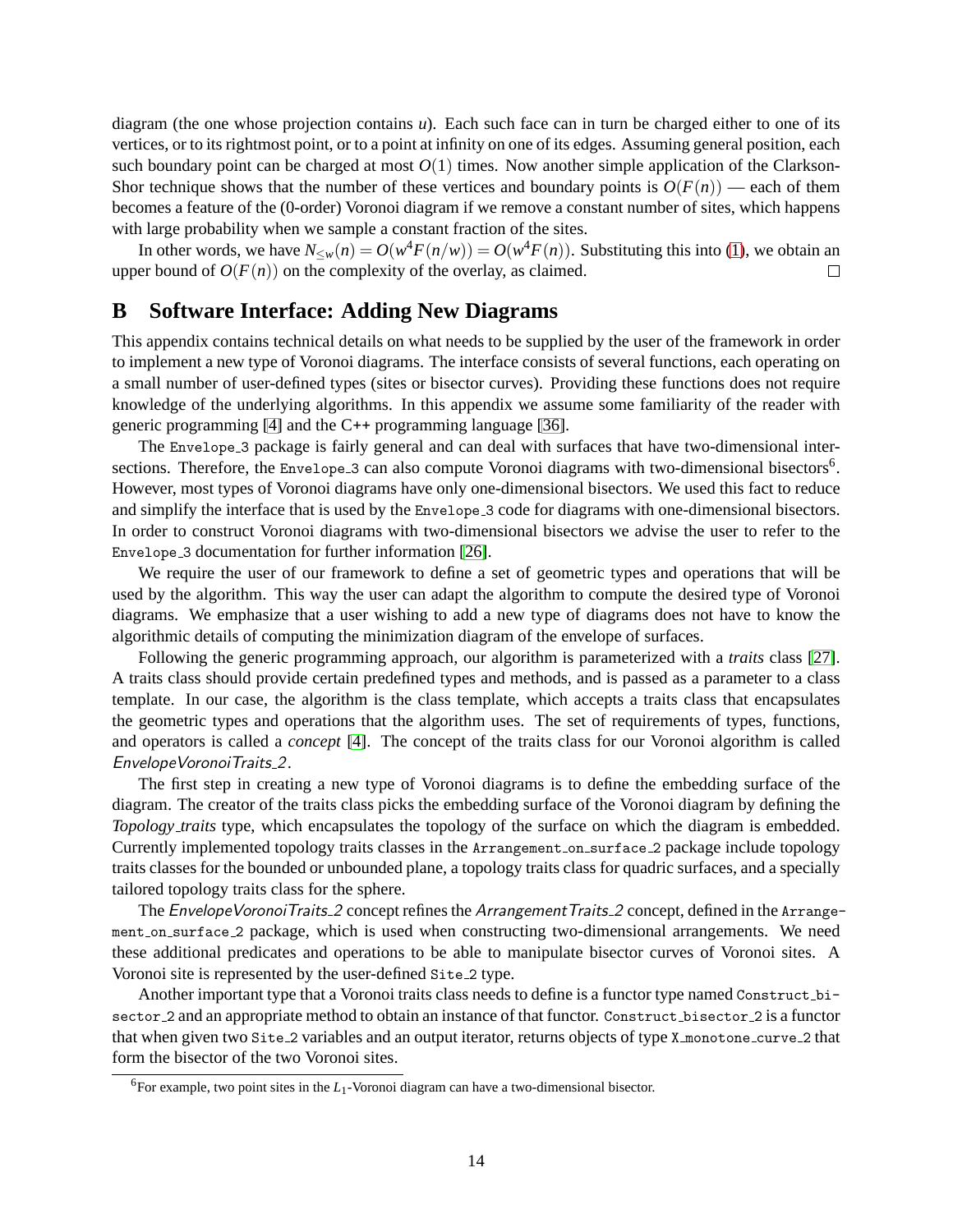<span id="page-14-0"></span>

| Name                  | Input                                 | Output                   | Description                              |
|-----------------------|---------------------------------------|--------------------------|------------------------------------------|
| Site <sub>2</sub>     |                                       |                          | A type that represents a Voronoi site.   |
| Construct bisector 2  | Two Site_2 objects                    | iterator<br>An<br>output | Returns X monotone curve 2 ob-           |
|                       |                                       | with values of type of   | jects that together form the bisector of |
|                       |                                       | X monotone curve 2       | the two input sites.                     |
| Compare_distance_abo- | Two Site <sub>-2</sub> objects and an | Comparison_result        | Determines which of the given            |
| ve <sub>2</sub>       | X monotone curve 2                    |                          | Voronoi sites is closer to the area      |
|                       |                                       |                          | "above" the given $x$ -monotone curve,   |
|                       |                                       |                          | where "above" is the area that lies to   |
|                       |                                       |                          | its left when the curve is traversed     |
|                       |                                       |                          | from its xy-lexicographically smaller    |
|                       |                                       |                          | end to its xy-lexicographically larger   |
|                       |                                       |                          | end.                                     |
| Compare_distance_at_  | Two Site_2 objects and a              | Comparison_result        | Determines which of<br>the<br>given      |
| point_2               | Point <sub>2</sub>                    |                          | Voronoi sites is closer to the given     |
|                       |                                       |                          | point.                                   |
| Construct_point_on_x_ | X monotone curve 2                    | Point <sub>2</sub>       | Constructs an interior point on the      |
| monotone 2            |                                       |                          | given $x$ -monotone curve.               |
| Compare_dominance_2   | Two Site_2 objects                    | Comparison_result        | Determines which of the sites domi-      |
|                       |                                       |                          | nates the other in case that there is no |
|                       |                                       |                          | bisector between the two sites.          |